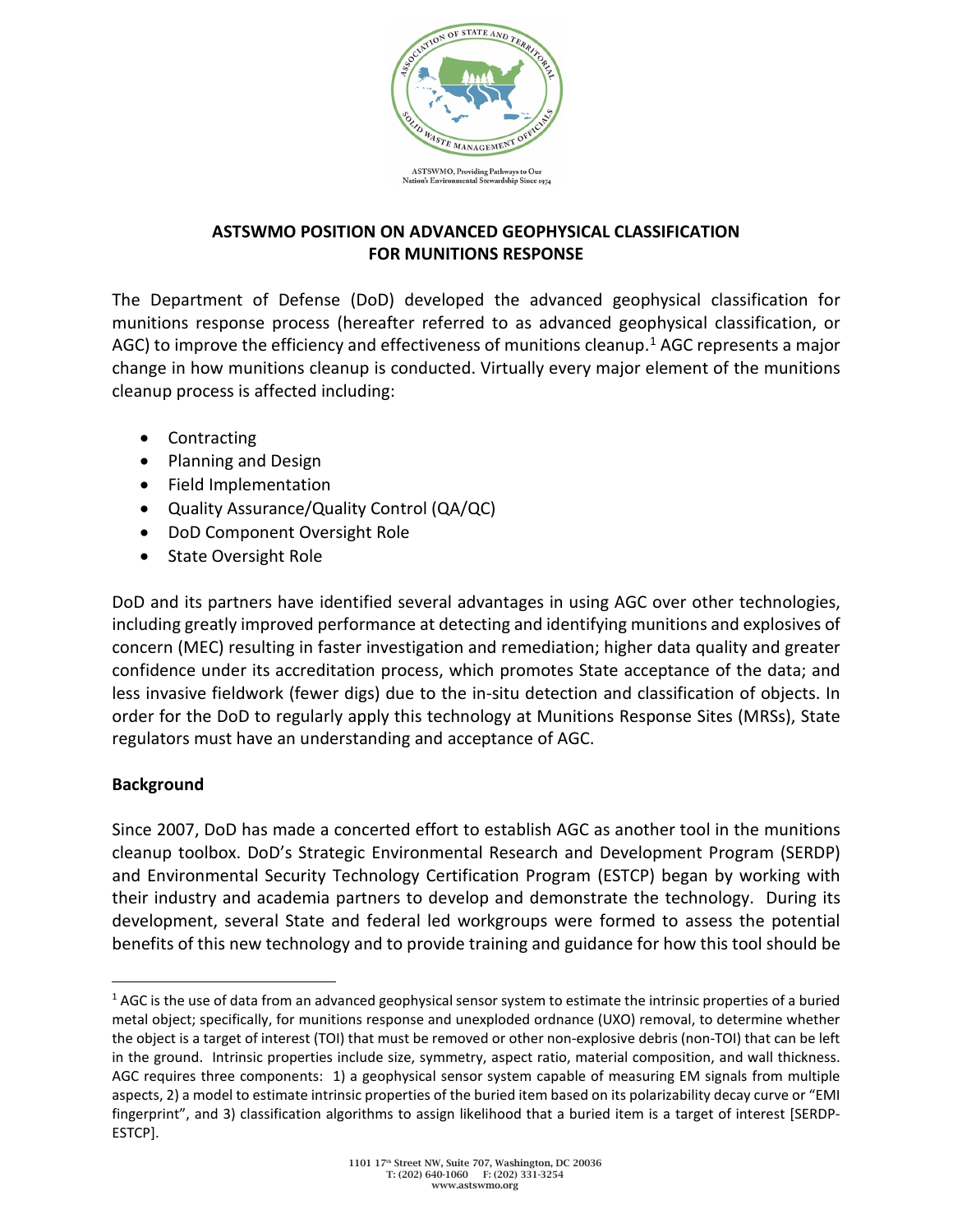used. These workgroups include members from DoD, U.S. EPA, States, and other government and private entities to ensure that stakeholders are involved throughout the process. Among these are an ESTCP Advisory Group for AGC, the Interstate Technology and Regulatory Council (ITRC) Geophysical Classification for Munitions Response Team, the Intergovernmental Data Quality Task Force (IDQTF), AGC Subgroup; and the Munitions Response Dialogue.

### **Key Objectives for Gaining State Acceptance of AGC**

Implementation of AGC requires careful, detailed, and scientifically sound planning by the abovementioned workgroups. Key project objectives, plans to achieve these objectives, and outcomes are described below:

### **1. Demonstration of Technology and Identification of Relevant Issues**

Activities include planning and conducting demonstrations of AGC's capabilities at a variety of MRSs to identify the types of sites where the technology works or fails to work, working closely with State and federal regulators and industry, and responding to initial questions and concerns about the technology.

As of 2021, the ESTCP Advisory Group for AGC has developed and tested this technology, and demonstrated its use at approximately 30 MRSs across the United States. Results of these studies demonstrated that this technology is successful under most site conditions. Fact sheets for each demonstration are available on the [SERDP-ESTCP website.](http://www.serdp-estcp.org/)

# **2. Education**

MUNITIONS RESPONSE

Several web-based training forums, tools, and guidance are available to educate and inform internal and external stakeholders. These include:

- Intergovernmental Data Quality Task Force, Advanced Geophysical Classification Subgroup Resources:
	- o [AGC for Munitions Response \(AGC-QAPP\) Template, Version 1.0](https://www.epa.gov/fedfac/uniform-federal-policy-quality-assurance-project-plans-template-advanced-geophysical)
	- o MR QAPP Toolkit Module 1 [for Remedial Investigation/Feasibility Study \(RI/FS\)](https://www.epa.gov/fedfac/uniform-federal-policy-quality-assurance-project-plans-munitions-response-qapp-toolkit) [and Training](https://www.epa.gov/fedfac/uniform-federal-policy-quality-assurance-project-plans-munitions-response-qapp-toolkit)
	- o Forthcoming MR QAPP Toolkit Module 2, for Remedial Actions
- [ITRC Resources:](http://www.itrcweb.org/)
	- o *[Geophysical Classification for Munitions Response Web-based Guidance \(GCMR-2\)](https://projects.itrcweb.org/gcmr-2/)*
	- o *[Geophysical Classification for Munitions Response Fact Sheets \(GCMR-1\)](http://itrcweb.org/GuidanceDocuments/GCMR-1.pdf)*
	- o Live and archived web-based trainings on [EPA CLU-IN.](https://clu-in.org/default.cfm)
- [SERDP-ESTCP AGC Resources:](https://www.serdp-estcp.org/Featured-Initiatives/Munitions-Response-Initiatives/Classification-Applied-to-Munitions-Response)
	- o *Implementing Advanced Classification on Munitions Response Sites: A Guide to Informed Decision Making for Project Managers, Regulators, and Contractors*
	- o *Classification Applied to Munitions Response Fact Sheet*
	- o Frequently Asked Questions
	- o Demonstration Fact Sheets and program documents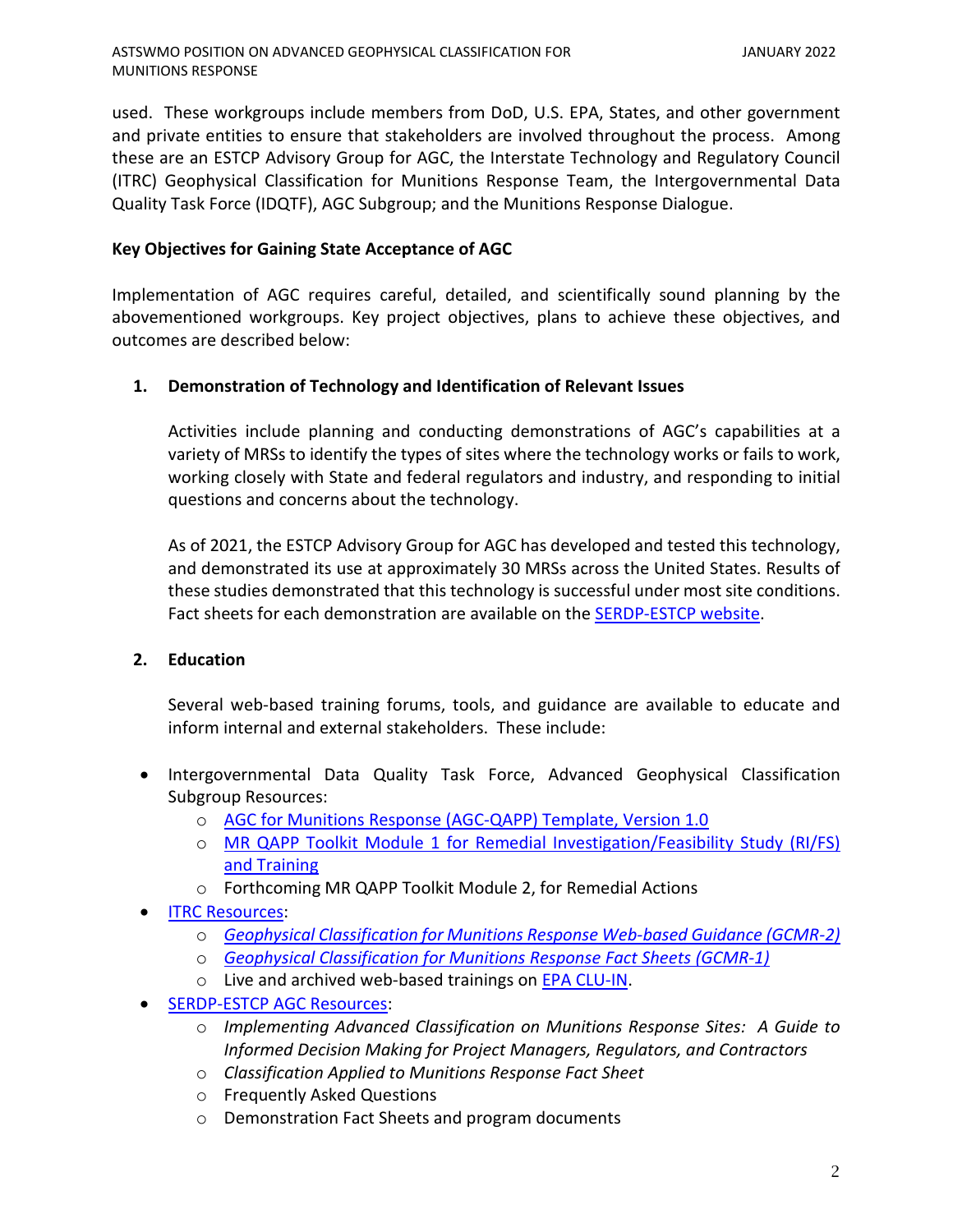- o Webinars and videos
- [Defense Environmental, Safety and Occupational Health Network and Information](https://www.denix.osd.mil/)  [Exchange \(DENIX\)](https://www.denix.osd.mil/)

## **3. Data Quality**

Effective QA/QC is essential on each remedial response project to achieve regulatory support, and AGC is no exception. A major milestone in ensuring appropriate, reliable data was achieved with finalization of the IDQTF's *[Advanced Geophysical Classification for](https://www.epa.gov/fedfac/uniform-federal-policy-quality-assurance-project-plans-template-advanced-geophysical)  [Munitions Response Quality Assurance Project Plan \(AGC-QAPP\) Template, Version 1.0](https://www.epa.gov/fedfac/uniform-federal-policy-quality-assurance-project-plans-template-advanced-geophysical)*, dated March 2016 and finalized May 6, 2016 for remedial actions. The AGC-QAPP focuses on application of AGC during the remedial action phase of the cleanup process. As a result of lessons learned with Version 1.0, the IDQTF is in the process of updating the AGC-QAPP Template as MR-QAPP Toolkit Module 2 for remedial actions. Combined with MR-QAPP Toolkit Module 1 for RI/FS, the combined modules will address QA/QC for all technologies across all phases of the cleanup process. DoD has also developed and will continue to update a library of targets of interest  $(TOI)^2$  for use during classification.

#### **4. Site Applicability**

Determinations as to which sites are appropriate for this technology will be made in concert with States during the systematic planning process and based on the development of the conceptual site model (CSM) and remedial action objectives (RAOs). The CSM should contain all current knowledge about the site such as types and quantities of MEC, and geophysical data collected to date. The CSM information will be used to specify the RAOs, which are the cleanup goals for a selected remedial action. Information in the CSM will determine whether or not AGC is an appropriate technology for the site. For instance, the CSM should identify if vegetation, terrain, or structures/utilities may impede the use of AGC. High density of metallic items in the subsurface may indicate that current AGC sensors may not be able to resolve the individual buried items.

The MR-QAPP Toolkits call for State concurrence, therefore, if appropriately implemented the QAPP process will ensure adequate State involvement in decisions regarding use of this technology. In addition, the ITRC GCMR-2 guidance document provides independent information regarding site application of this technology.

#### **5. Implementation**

DoD implemented the [Defense Advanced Geophysical Classification Accreditation](https://www.denix.osd.mil/mmrp/advanced-geophysical-classification-accreditation-and-other-tools/)  [Program \(DAGCAP\)](https://www.denix.osd.mil/mmrp/advanced-geophysical-classification-accreditation-and-other-tools/) to accredit organizations that use AGC. Accreditation is now available for Geophysical Classification Organizations (GCOs) seeking qualification for DAGCAP. DOD

<span id="page-2-0"></span> $2$  targets of interest (TOI): Sources of anomalies that meet the project-specific target selection criteria. For AGC, TOI include anomalies predicted by the AGC analysis to be MEC and seeds, objects with similar physical attributes as MEC, and clusters of unknown items with similar attributes. For DGM, TOI include anomalies meeting selection criteria.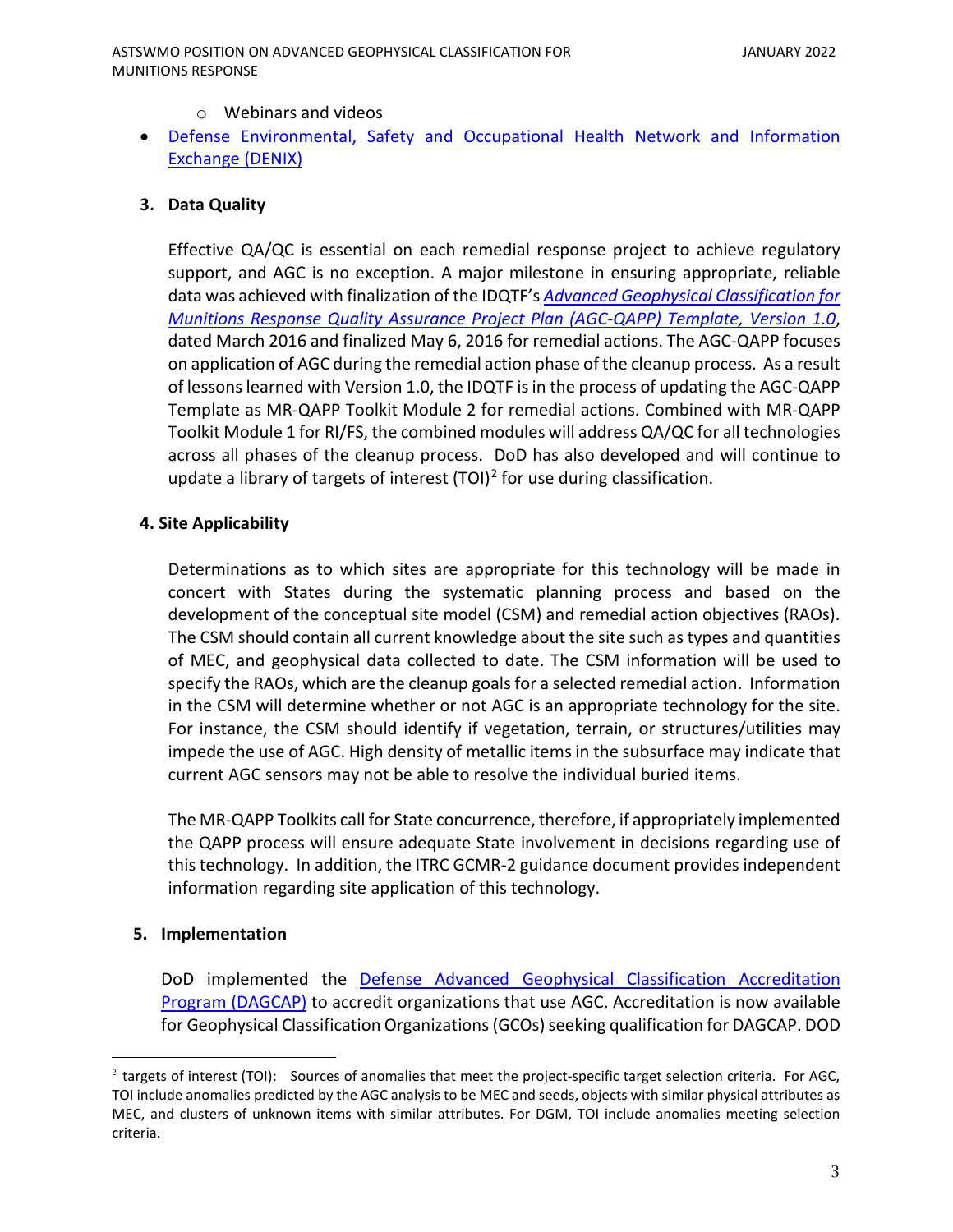has also established Quality Systems Requirements (QSR) for AGC. The QSR is intended for organizations seeking to become accredited or to maintain accreditation, in accordance with DAGCAP. DoD has indicated that DAGCAP accreditation will ensure only those GCOs with documented quality systems that conform to the QSR, and which have been independently verified by an accrediting body can propose and use AGC.

# **Lessons Learned from the AGC Demonstration Projects**

DoD has implemented a well-coordinated and comprehensive effort to identify and address the significant issues associated with AGC as a viable munitions response technology. With respect to the key objectives identified above, DoD has either completed the identified actions for that particular objective or is continuing its efforts. Although AGC has yet to be widely implemented at a production level, the successful demonstration projects have yielded many lessons learned. State acceptance of AGC is contingent on following activities:

- Agreement on the fundamental design and use of classification before the contracting process commences.
- Full involvement of regulators during preparation of all MR/AGC-QAPP Template worksheets including review of Standard Operating Procedures (SOPs):
	- o Rigorous remedial design that is documented in the QAPP:
		- Verify approach for detection and classification
		- Confirm munitions-of-interest and depths-of-interest
		- **Ensure QAPP fully documents project**
	- o Detailed and implementable SOPs.
- The QA/QC programs must be rigorously adhered to in order to gain State acceptance of the data as reprocessing of data is not a practical option for most States. If possible, States should acquire independent technical support.
- The Field Team must follow MR/AGC-QAPPs and SOPs, and variances should be documented and approved by State regulators.
- Decisions on detection and classification should be transparent:
	- o Understand all decision points
	- o Well documented decision trees
	- o Establish decision thresholds, criteria, and standards.
- RAOs should be clearly established and measurable, to include each munitions item from the vertical CSM.
- Verification and validation requirements (instrument verification strips (IVS), validation seeds, library items, verification digs) should be established upfront.
- Decision point verification verify DQOs are met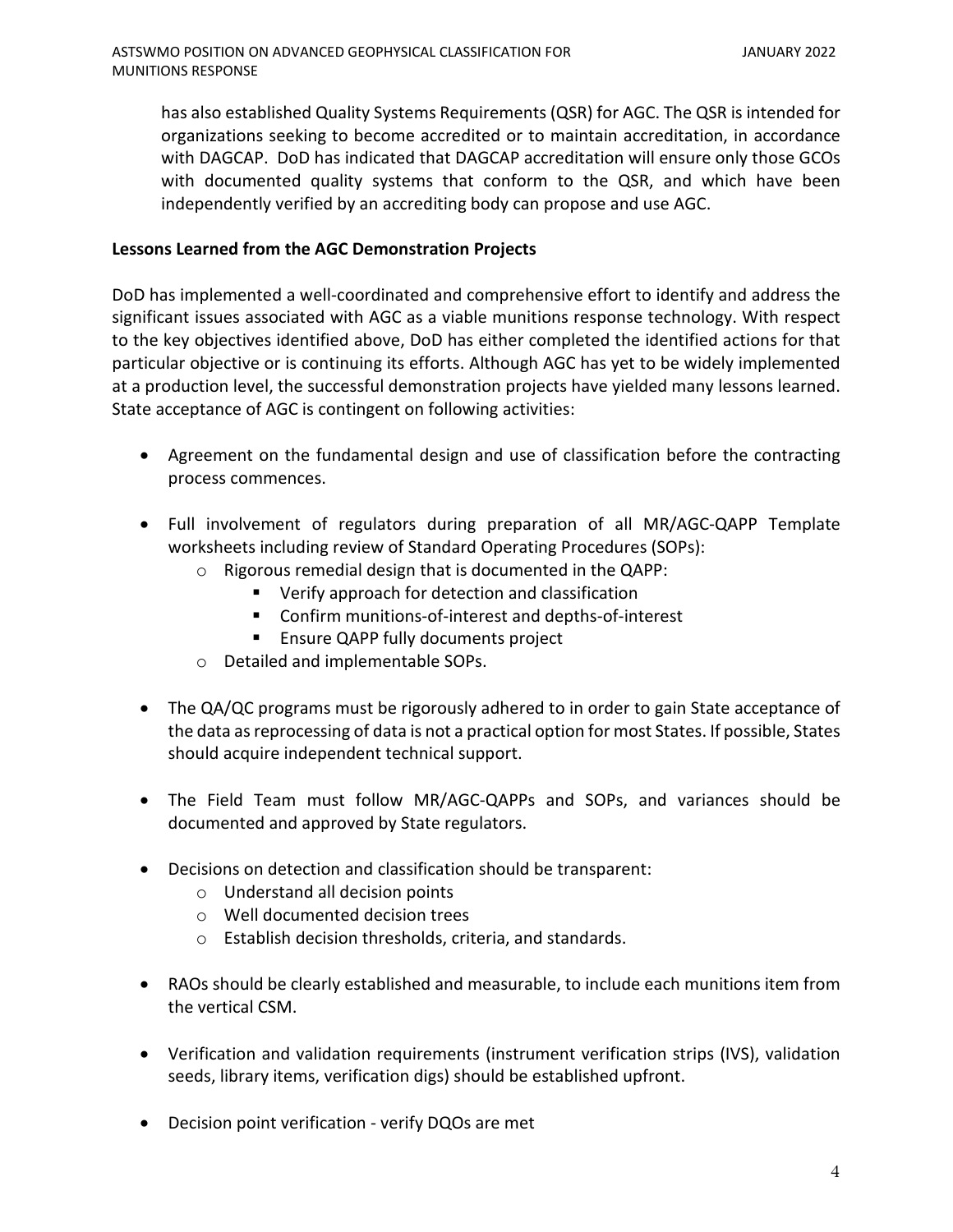• Timely and meaningful communication between the contractor, DoD, and regulators is critical especially in instances of quality assurance failures. Appropriate root cause analysis and corrective actions must be taken, documented, and communicated to the project team (including regulators) when non-conforming work occurs.

#### **Position and Recommendations**

ASTSWMO recommends that States be mindful of the lessons learned from the AGC demonstration projects and work with DoD, EPA, and contractors to ensure that:

- Site conditions are appropriate for its implementation;
- State involvement in the contracting process is consistent with the role established for States in DoD's contracting policies and guidance.
- Organizations that use AGC are accredited in accordance with the DAGCAP;
- The procedures included in the MR-QAPP Template are adhered to. This includes upfront project planning with State regulators and achieving consensus on the CSM, DQOs, and QAPP worksheet preparation;
- States remain involved during the data evaluation process (all activities and SOPs adequately performed, all QC documented, data usability review, etc.); and,
- States acceptance of this technology will be based in large part on their understanding of this technology. Therefore, States are encouraged to seek training on all aspects of AGC, including both hands-on and classroom training.

It is ASTSWMO's position that AGC for munitions response is an acceptable technology for use at MRSs. AGC has been proven successful through numerous demonstration projects and key elements are in place for its implementation on the production level including the AGC-QAPP Template a, the MR QAPP Toolkits, and DAGCAP. Several educational tools, including ITRC and ESTCP-SERDP guidance and trainings are also available to States. Given the substantial changes involved in the transition to this technology it is anticipated that the elements identified above will be revisited and updated as the technology is implemented at the production level. Adherence to the technical project process will ensure successful transitioning to the use of AGC.

#### **Approved by the ASTSWMO Board of Directors on January 24, 2017, in Fort Lauderdale, FL.**

**Revised and retained by the ASTSWMO Board of Directors on January 26, 2022, in Tamuning, Guam.**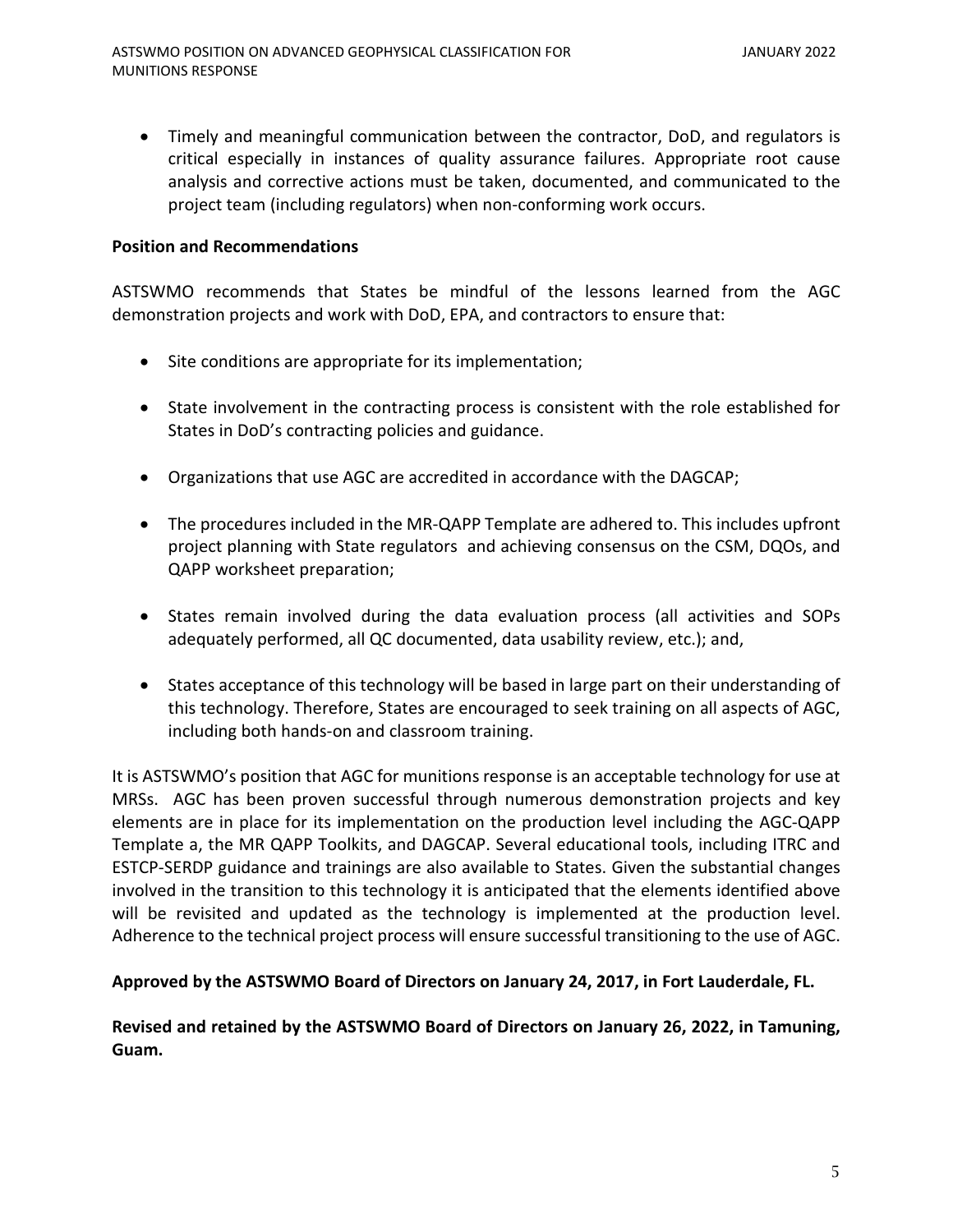## **References**

- Intergovernmental Data Quality Task Force, Advanced Geophysical Classification Subgroup. (2018). Uniform Federal Policy for Quality Assurance Project Plans, Munitions Response QAPP Toollkit, Module 1: Remedial Investigation (RI)/Feasibility Study (FS). [https://www.epa.gov/fedfac/uniform-federal-policy-quality-assurance-project-plans](https://www.epa.gov/fedfac/uniform-federal-policy-quality-assurance-project-plans-munitions-response-qapp-toolkit)[munitions-response-qapp-toolkit](https://www.epa.gov/fedfac/uniform-federal-policy-quality-assurance-project-plans-munitions-response-qapp-toolkit)
- IDQTF (2016). Advanced Geophysical Classification for Munitions Response Quality Assurance Project Plan (AGC-QAPP) Version 1.0. [https://www.epa.gov/fedfac/uniform-federal-policy](https://www.epa.gov/fedfac/uniform-federal-policy-quality-assurance-project-plans-template-advanced-geophysical)[quality-assurance-project-plans-template-advanced-geophysical.](https://www.epa.gov/fedfac/uniform-federal-policy-quality-assurance-project-plans-template-advanced-geophysical)
- Interstate Technology Regulatory Council (ITRC). Geophysical Classification for Munitions Response, Introductory, Technical, and Regulatory Fact Sheets (GCMR-1). [http://www.itrcweb.org/GuidanceDocuments/GCMR-1.pdf.](http://www.itrcweb.org/GuidanceDocuments/GCMR-1.pdf)
- ITRC. (2015). Geophysical Classification for Munitions Response, Web-based Guidance (GCMR-2). [http://www.itrcweb.org/GCMR-2/.](http://www.itrcweb.org/GCMR-2/)
- Strategic Environmental Research and Development Program and Environmental Security Technology Certification Program (SERDP-ESTCP). Classification Applied to Munitions Response. Retrieved from [https://www.serdp-estcp.org/Featured-Initiatives/Munitions-](https://www.serdp-estcp.org/Featured-Initiatives/Munitions-Response-Initiatives/Classification-Applied-to-Munitions-Response)[Response-Initiatives/Classification-Applied-to-Munitions-Response.](https://www.serdp-estcp.org/Featured-Initiatives/Munitions-Response-Initiatives/Classification-Applied-to-Munitions-Response)
- SERDP-ESTCP. Classification in Munitions Response. Retrieved from [https://www.serdp](https://www.serdp-estcp.org/Tools-and-Training/Munitions-Response/Classification-in-Munitions-Response)[estcp.org/Tools-and-Training/Munitions-Response/Classification-in-Munitions-](https://www.serdp-estcp.org/Tools-and-Training/Munitions-Response/Classification-in-Munitions-Response)[Response.](https://www.serdp-estcp.org/Tools-and-Training/Munitions-Response/Classification-in-Munitions-Response)
- U.S. Department of Defense (DoD). DoD Advanced Geophysical Classification (DAGCAP) Website. <http://www.denix.osd.mil/mmrp/classificationaccreditation/>
- U.S. DoD. (2015). DoD Advanced Geophysical Classification Accreditation Program Frequently Asked Questions. [http://www.denix.osd.mil/edqw/home/edqw-home](http://www.denix.osd.mil/edqw/home/edqw-home-documents/what-s-new/a-frequently-asked-question-faq/)[documents/what-s-new/a-frequently-asked-question-faq/.](http://www.denix.osd.mil/edqw/home/edqw-home-documents/what-s-new/a-frequently-asked-question-faq/)
- U.S. DoD. (2015). Department of Defense Quality Systems Requirement for Advanced Geophysical Classification (DoD QSR) Version 1.0. <http://www.denix.osd.mil/edqw/home/edqw-home-documents/what-s-new/qsr/>
- U.S. DoD. Defense Environmental Restoration Program Military Munitions Response Program. Advanced Classification Fact Sheet. [http://www.denix.osd.mil/mmrp/home/military](http://www.denix.osd.mil/mmrp/home/military-munitions-response-program-updates/military-munitions-response-program-updates-fact-sheet/)[munitions-response-program-updates/military-munitions-response-program-updates](http://www.denix.osd.mil/mmrp/home/military-munitions-response-program-updates/military-munitions-response-program-updates-fact-sheet/)[fact-sheet/](http://www.denix.osd.mil/mmrp/home/military-munitions-response-program-updates/military-munitions-response-program-updates-fact-sheet/)